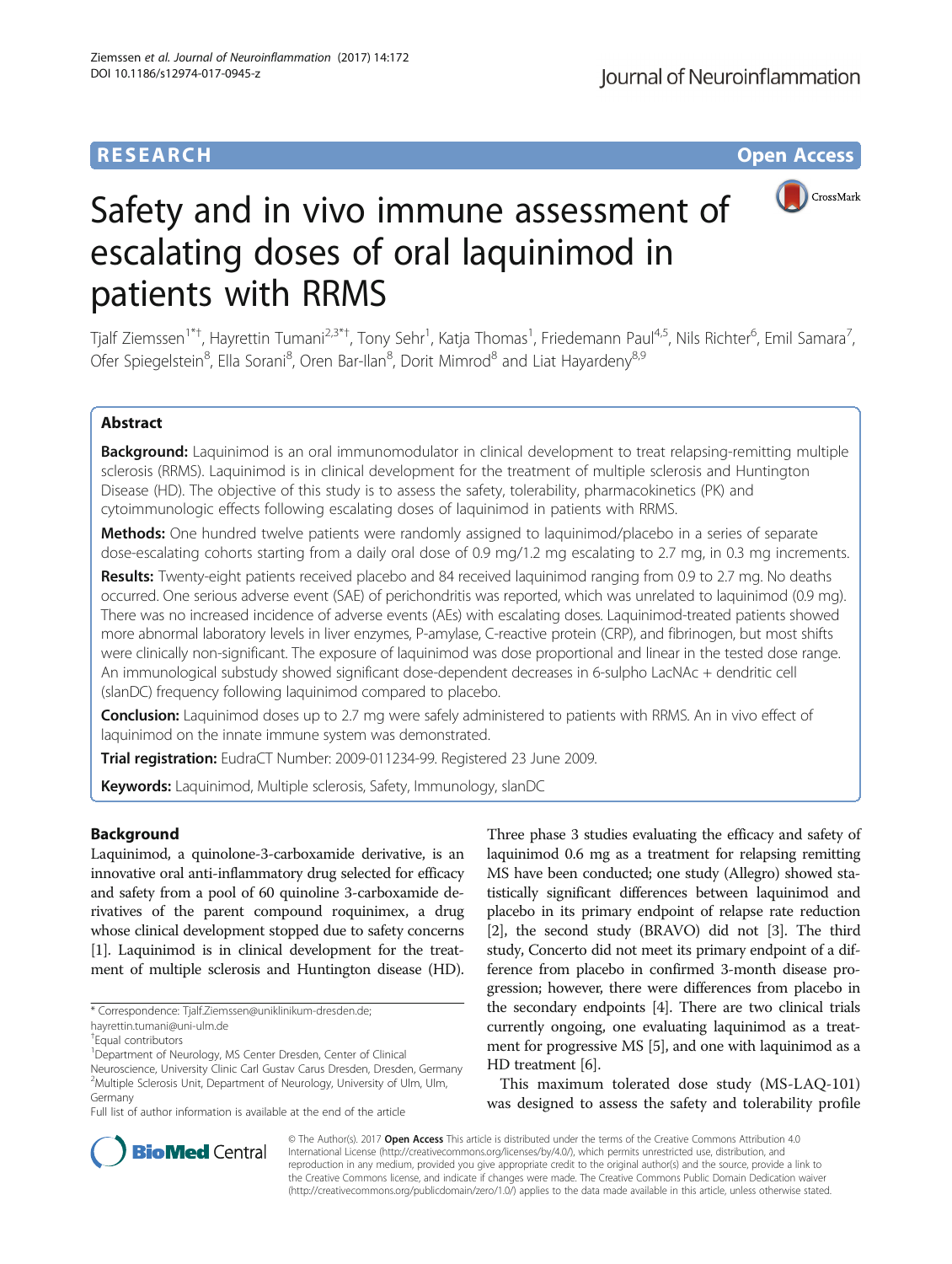of ascending doses of oral laquinimod (0.9, 1.2, 1.5, 1.8, 2.1, 2.4, and 2.7 mg) administered daily in patients with relapsing-remitting multiple sclerosis (RRMS). It is important to note that in January 2016, subsequent to the completion of the study reported herein, patients on laquinimod doses greater than 1.0 mg per day were discontinued from treatment in the clinical studies of MS and HD. This action was recommended by the Data Monitoring Committee and was due to an imbalance in cardio- and cerebrovascular adverse events (AEs) in emerging safety data in the MS clinical studies (Teva Pharmaceutical Industries Ltd., data on file). The study evaluating the effect of laquinimod as a treatment for progressive MS includes laquinimod at a dose of 0.6 mg per day as a MS treatment, and the study on laquinimod as a treatment for HD includes doses of 0.5 and 1.0 mg.

Preclinical studies have shown that laquinimod reduces inflammatory cell infiltrates in the central nervous system (CNS), inhibits development of experimental autoimmune encephalomyelitis, decreases demyelination, and prevents axonal loss [\[7](#page-8-0), [8\]](#page-8-0), and the formation of meningeal B cell aggregates [\[9](#page-8-0)]. Laquinimod is likely to exert its antiinflammatory activity via suppression of Th1 and Th17 cells and induction of a Th2/3 shift of immune response in the peripheral blood [[7](#page-8-0)–[13\]](#page-8-0). These changes are mainly related to changes of dendritic cell properties [[8, 14, 15](#page-8-0)]. A possible mechanism of laquinimod associated neuroprotective activity was demonstrated in the cuprizone model of toxic demyelination [[16](#page-8-0)] where laquinimod treatment prevented cuprizone-induced demyelination by attenuating astrocytic NF B activation in a mechanism involving direct CNS intrinsic modulation of NF B signaling in astrocyte [[17](#page-9-0)] independent of Toll-like receptor signaling [[18](#page-9-0)]. These results were further verified using human astrocytes in vitro [\[17\]](#page-9-0). Laquinimod's immunomodulatory effects in EAE are thought to be mediated via its action at the aryl hydrocarbon receptor (AhR) [\[19\]](#page-9-0).

Previously in a longitudinal analysis of immune parameters comparing laquinimod and placebo-treated cohorts, no significant changes in the relative proportion of T cells, B cells, monocytes and macrophages, natural killer cells, dendritic cells, or FoxP3<sup>+</sup> CD25<sup>hi</sup> regulatory T cells were observed in patients, receiving 2 years of continuous laquinimod therapy and they retained their capacity to respond to immunologic stimuli [\[20\]](#page-9-0). However, detailed in vitro analysis of monocytes demonstrated a lower level of CD86 expression on monocytes stimulated with lipopolysaccharide (LPS) in laquinimod patients starting from the first month of treatment. Upon inflammatory stimulation, monocytes obtained from laquinimod-treated patients tended to secrete lower levels of the proinflammatory chemokines CCL2 or CCL5 [[21](#page-9-0)]. As existing data suggest that inhibition of the NF-κB pathway is responsible for the changes observed in dendritic cell maturation and

functions, laquinimod may exhibit its disease-modulating activity in MS by downregulating immunogenicity of dendritic cell responses [\[22](#page-9-0)]. A recent study has showed the proinflammatory potential of 6-sulpho  $LacNAc^+$  dendritic cells (slanDCs) through expression of CD83 and tumor necrosis factor-α (TNF-α) production, and that a decrease in slanDCs was linked to decreased inflammatory activity [[23](#page-9-0)]. Thus, as part of this study to assess the safety and tolerability of ascending laquinimod doses, the effect of laquinimod on the frequency of slanDCs, a cell population of interest that accounts for 0.5 to 2% of PBMCs and have been recently described in MS, was evaluated [\[24, 25\]](#page-9-0).

# Methods

#### Participants and study design

This phase 1, randomized, double-blind, placebo-controlled, dose-escalation study was performed at seven centers in Germany from August 2009 to March 2012. The study was conducted in accordance with the Declaration of Helsinki, the protocol was approved by the Independent Ethics Committee at each study site (Ethikkommission der Universität Ulm), and written informed consent was obtained from each patient as a condition of entry. Patients participating in the immunological substudy were required to sign a separate informed consent form. Eligible participants were male and female patients aged 18 to 55 years old, inclusive, with a confirmed and documented diagnosis of RRMS (revised McDonald criteria) [[26](#page-9-0)], had experienced at least one documented relapse in the 3 years prior to screening, and were ambulatory with a baseline EDSS score [\[27](#page-9-0)] of 0 to 5.5.

This study assessed the tolerability and safety of escalating doses of oral laquinimod (0.9, 1.2, 1.5, 1.8, 2.1, 2.4, and 2.7 mg) administered daily for 4 weeks in patients with RRMS (see Additional file [1:](#page-7-0) Figure S1 for study design). As there was no formal hypothesis testing planned, no statistical methods were employed to determine sample size. Based upon clinical judgment, 16 patients per cohort (randomly assigned in a 3:1 ratio for laquinimod and placebo, respectively), was considered adequate for this type of study. An exception was the first cohort, which consisted of two laquinimod arms (0.9 and 1.2 mg) and a placebo arm, with 32 patients randomly assigned in a 3:3:2 ratio. The Teva Global Biostatistics unit prepared a computer-generated randomization scheme for each cohort using a SAS<sup>®</sup> PLAN procedure. Each scheme used a block design; however, due to the small number of patients recruited at each center for each cohort, there was no stratification by center.

The investigator at each study site evaluated the eligibility of patients to participate in the study during a 1 week screening and baseline visit. At the baseline visit, patients who met inclusion criteria were randomized to receive either laquinimod or matching placebo capsules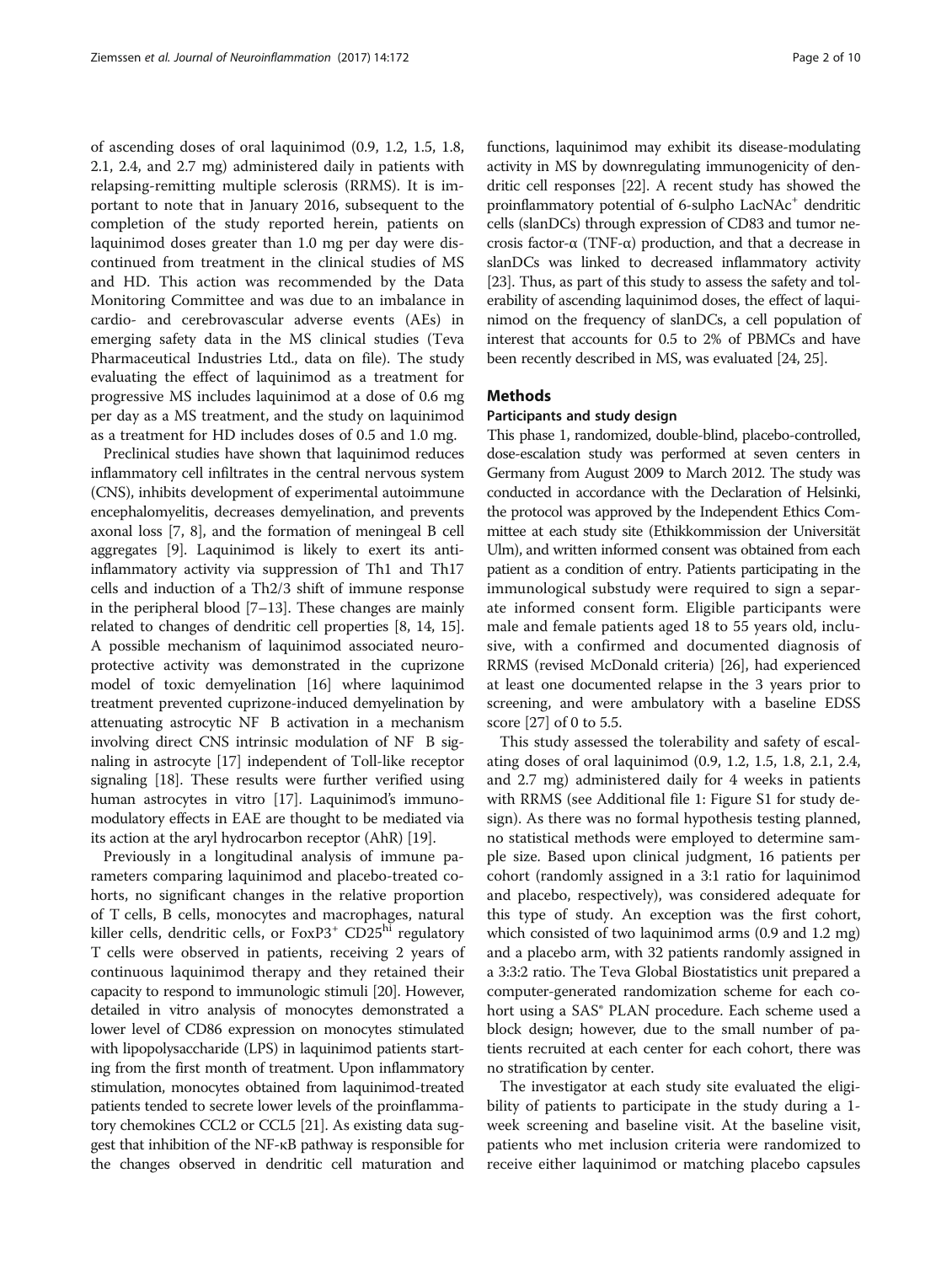<span id="page-2-0"></span>by an Interactive Web Response System according to the randomization algorithm. Laquinimod capsules and their matching placebo capsules were of identical appearance and packaged in aluminum-silver/aluminum-soft blister cards to maintain study blinding. All patients were administered laquinimod or matching placebo capsules, taken at the same hour every day, with water.

The investigators, the sponsor, and any personnel involved in patient assessment, monitoring, analysis, and data management (excluding the designated Clinical Supply Chain's personnel) were blinded to patient assignment. Once each dose cohort was completed and the database closed, treatment assignments of that cohort were unblinded to the sponsor study team to allow for further data analysis, presentation to the steering committee (SC), and a decision whether to continue to the next dose cohort in 0.3 mg increments of laquinimod. The investigators remained blinded to the patients' treatment assignment. Specific predefined safety stopping rules relating to increases in alanine transaminase (ALT) or aspartate transaminase (AST)  $\geq$  $3 \times$  the upper limit of normal were included in this study. At any time during the study, the SC could determine if a dose-limiting toxicity (DLT) had occurred.

Scheduled in-clinic visits during which clinical examinations and safety evaluations were performed occurred at screening (day −7), baseline (day 0), and on days 7, 14, 21, and 28. Drug treatment discontinued on day 28 (end of double-blind treatment visit) and a 2-week follow-up (study completion) visit occurred on day 42. Patients who discontinued study drug prior to the day 28 visit performed the follow-up/study completion visit 14 days after study drug discontinuation. Unscheduled visits for safety or any other reason occurred as needed during the study.

Blood samples for pharmacokinetic (PK) evaluation were collected on day 21 before dosing, and at 0.25, 0.5, 1, 2, 3, 4, 6, and 24 h after dosing. In addition, predose samples were collected on days 7, 14, and 28. Samples were analyzed for laquinimod concentrations by LC/MS/ MS bioanalysis assay using validated methods with a lower limit of quantification of 2.5 ng/mL. The pharmacokinetic measures were evaluated by model-independent methods using Phoenix WinNonlin version 6.2. Actual sampling times were used for pharmacokinetic analysis, while nominal sampling times were used for summary statistics.

Table 1 Patient demographic and disease characteristics at baseline

| MS-LAQ-101              | Pooled placebo<br>$(n = 28)$                                 | Laquinimod<br>0.9 <sub>mg</sub><br>$(n = 12)$ | Laquinimod<br>$1.2 \text{ mg}$<br>$(n = 12)$ | Laquinimod<br>$1.5 \text{ mg}$<br>$(n = 12)$ | Laquinimod<br>1.8 <sub>mq</sub><br>$(n = 11)$ | Laquinimod<br>$2.1 \text{ mg}$<br>$(n = 13)$ | Laquinimod<br>2.4 mg<br>$(n = 12)$ | Laquinimod<br>2.7 <sub>mg</sub><br>$(n = 12)$ | All $(N = 112)$ |
|-------------------------|--------------------------------------------------------------|-----------------------------------------------|----------------------------------------------|----------------------------------------------|-----------------------------------------------|----------------------------------------------|------------------------------------|-----------------------------------------------|-----------------|
| Age, years              |                                                              |                                               |                                              |                                              |                                               |                                              |                                    |                                               |                 |
| Mean $\pm$ SD           | $37.3 \pm 8.5$                                               | $38.6 \pm 10.3$                               | $35.8 \pm 9.4$                               | $35.2 \pm 5.3$                               | $35.5 \pm 8.4$                                | $41.5 \pm 9.8$                               | $38.3 \pm 10.5$                    | $44.8 \pm 7.5$                                | $38.3 \pm 9.0$  |
| Range                   | $20.9 - 53.9$                                                | $21.4 - 55.9$                                 | 18.6-48.4                                    | 28.8-44.8                                    | $23.2 - 47.2$                                 | $23.4 - 56.0$                                | $23.6 - 54.5$                      | $31.3 - 55.5$                                 | $18.6 - 56.0$   |
| Gender N (%)            |                                                              |                                               |                                              |                                              |                                               |                                              |                                    |                                               |                 |
| Female                  | 23 (82.1)                                                    | 10(83.3)                                      | 6(50.0)                                      | 10(83.3)                                     | 5(45.5)                                       | 7(53.8)                                      | 9(75.0)                            | 9(75.0)                                       | 79 (70.5)       |
| Male                    | 5(17.9)                                                      | 2(16.7)                                       | 6(50.0)                                      | 2(16.7)                                      | 6(54.5)                                       | 6(46.2)                                      | 3(25.0)                            | 3(25.0)                                       | 33 (29.5)       |
| Height (cm)             |                                                              |                                               |                                              |                                              |                                               |                                              |                                    |                                               |                 |
| Mean $\pm$ SD           | $170.3 \pm 9.5$                                              | $174.2 \pm 9.8$                               | $175.8 \pm 8.5$                              | $169.6 \pm 8.1$                              | $177.7 \pm 10.5$                              | $171.9 \pm 7.9$                              | $171.4 \pm 7.7$                    | $173.1 \pm 6.8$                               | $172.6 \pm 8.9$ |
| Range                   | 157.0-196.0                                                  | 158.0-198.0                                   | 164.0-196.0                                  | 158.0-180.0                                  | 158.0-193.0                                   | 158.0-186.5                                  | 161.0-186.0                        | 164.0-187.0                                   | 157.0-198.0     |
| Weight (kg)             |                                                              |                                               |                                              |                                              |                                               |                                              |                                    |                                               |                 |
| Mean $\pm$ SD           | $72.9 \pm 15.3$                                              | $74.8 \pm 14.5$                               | $75.9 \pm 17.4$                              | $77.7 \pm 19.1$                              | $81.1 \pm 18.6$                               | $81.0 \pm 13.9$                              | $79.9 \pm 9.9$                     | $77.4 \pm 12$                                 | $76.9 \pm 15.2$ |
| Range                   | 53.0-110.0                                                   | $57.0 - 99.5$                                 | 58.0-124.0                                   | 52.0-113.0                                   | 63.0-123.2                                    | $62.0 - 109.5$                               | $62.0 - 98.0$                      | $62.0 - 97.0$                                 | 52.0-124.0      |
| BMI ( $kg/m2$ )         |                                                              |                                               |                                              |                                              |                                               |                                              |                                    |                                               |                 |
| Mean $\pm$ SD           | $24.9 \pm 3.7$                                               | $24.8 \pm 5.5$                                | $24.4 \pm 4.3$                               | $27.0 \pm 6.4$                               | $25.7 \pm 5.0$                                | $27.4 \pm 4.2$                               | $27.3 \pm 3.9$                     | $25.8 \pm 3.6$                                | $25.8 \pm 4.5$  |
| Range                   | $20.2 - 36.6$                                                | 19.8-39.9                                     | 18.9-32.3                                    | $18.6 - 36.5$                                | $19.1 - 35.8$                                 | $21.1 - 33.0$                                | $22.0 - 33.9$                      | $21.5 - 33.6$                                 | 18.6-39.9       |
| EDSS score at screening |                                                              |                                               |                                              |                                              |                                               |                                              |                                    |                                               |                 |
| Mean $\pm$ SD           | $2.1 \pm 1.1$                                                | $2.0 \pm 1.4$                                 | $1.6 \pm 1.2$                                | $2.1 \pm 1.3$                                | $2.4 \pm 1.8$                                 | $2.5 \pm 1.2$                                | $2.7 \pm 1.0$                      | $2.6 \pm 1.5$                                 |                 |
| Range                   | $0.0 - 5.5$                                                  | $0.5 - 5.5$                                   | $0.0 - 4.0$                                  | $0.0 - 5.5$                                  | $0.0 - 5.5$                                   | $1.0 - 5.0$                                  | $1.0 - 4.0$                        | $1.0 - 5.5$                                   |                 |
|                         | Total number of exacerbations in the year prior to screening |                                               |                                              |                                              |                                               |                                              |                                    |                                               |                 |
| Mean $\pm$ SD           | $0.7 \pm 0.6$                                                | $1.2 \pm 0.8$                                 | $1.1 \pm 0.8$                                | $0.8 \pm 0.7$                                | $1.2 \pm 1.2$                                 | $1.0 \pm 0.9$                                | $1.0 \pm 0.6$                      | $1.0 \pm 0.6$                                 | $0.9 \pm 0.8$   |
| Range                   | $0.0 - 2.0$                                                  | $0.0 - 3.0$                                   | $0.0 - 3.0$                                  | $0.0 - 2.0$                                  | $0.0 - 4.0$                                   | $0.0 - 3.0$                                  | $0.0 - 2.0$                        | $0.0 - 2.0$                                   | $0.0 - 4.0$     |

BMI body mass index, EDSS Expanded Disability Status Scale, SD standard deviation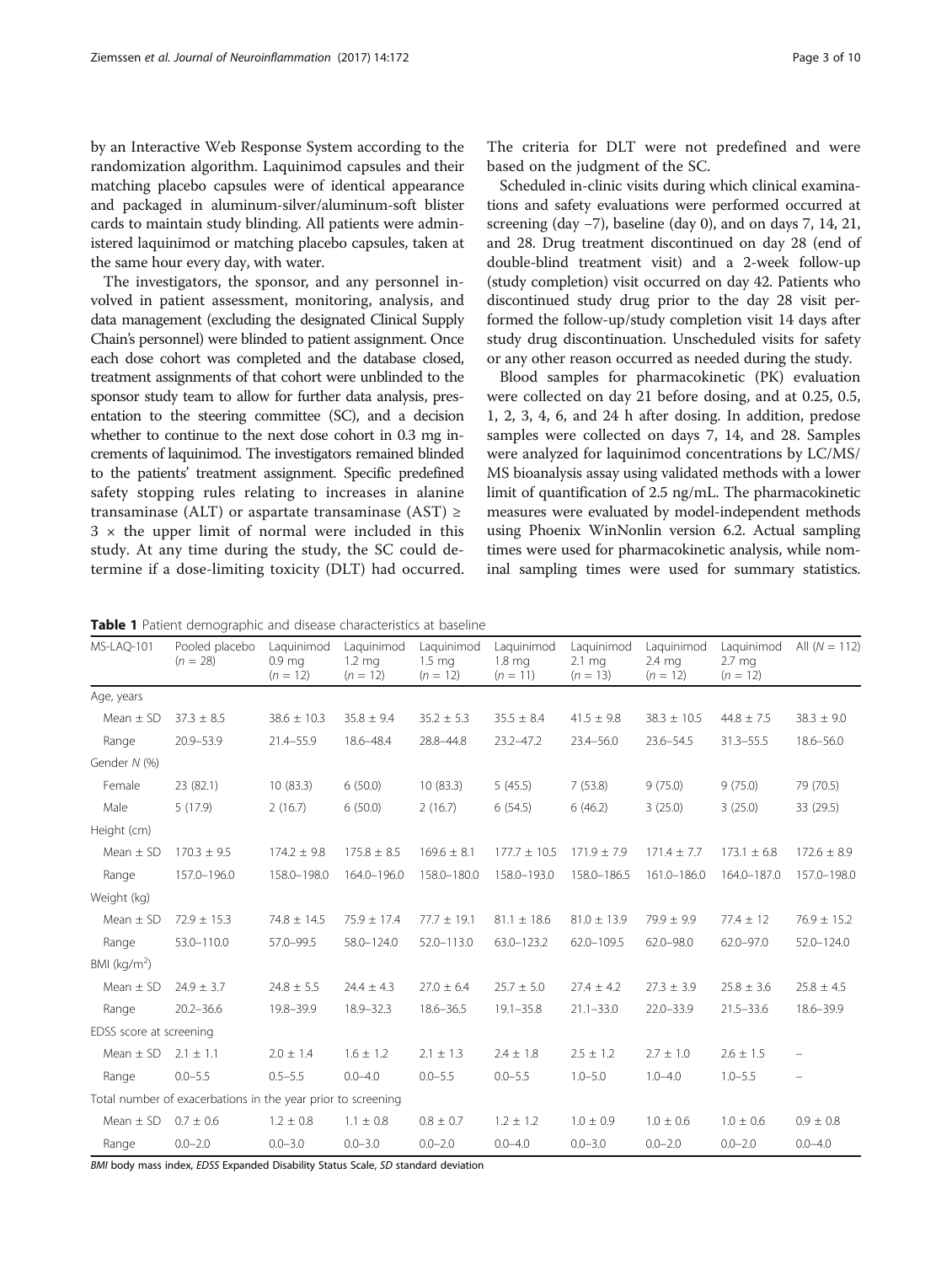<span id="page-3-0"></span>Further details regarding preparation of PBMC samples are provided in the Additional file [1](#page-7-0).

As part of the immunological substudy, whole blood samples for assessment of PBMCs were collected on days 0 and 28 from all patients who signed the appropriate informed consent form. Whole blood samples for detailed longitudinal assessment of PBMCs at the Dresden study center were also collected for evaluation on days 7, 14, 21, and 42. SlanDCs were evaluated regarding frequency, properties, and modulating effects of laquinimod on activation status.

## Measures and statistical analyses

This study aimed to assess the safety and tolerability profile of ascending doses of laquinimod administered daily in patients with RRMS. Safety assessments included evaluation of adverse events (AEs), clinical laboratory (biochemistry, hematology, and urinalysis) assessments, vital signs, and electrocardiograms (ECGs). The intent-to-treat analysis set (ITT) consisted of all patients randomized to the study and who received at least one dose of study drug. In accordance with the ITT principle, all patients were kept in their originally randomly assigned treatment group. All safety analyses were performed on the ITT analysis set.

For each of the study doses, the following steady-state PK parameters were derived using noncompartmental methods: maximum plasma concentration  $(C_{\text{max}})$ , minimum plasma concentration  $(C_{\text{min}})$ , time to maximum plasma concentration  $(t_{\text{max}})$ , and area under the plasma concentration-time curve from 0 to 24 h postdose ( $AUC_{0-24}$ ).

The safety and immunological substudy data were described using descriptive statistics. ANCOVA analyses of the dose proportionality of the PK measures were performed using a linear regression model with natural logarithm of dose normalized  $C_{\text{max}}$  and  $\text{AUC}_{0-24}$  on day 21 as response variable  $(Y)$  and dose (Dose) as an explanatory variable (SAS Institute; version 9.2). Gender and body weight were included as covariates in the model. A linear model  $Y = a + b \times \text{Dose} + \text{error was used to fit the data}$ and construct 95% confidence intervals (CI) for b. The PK parameter was declared dose proportional if the slope parameter  $b$  was not significantly different from 0 or the 95% CI for b contained 0.

# Results

# Study population

A total of 112 patients participated in the study (Table [1](#page-2-0)). Twenty-eight patients (23 females, 5 males) received

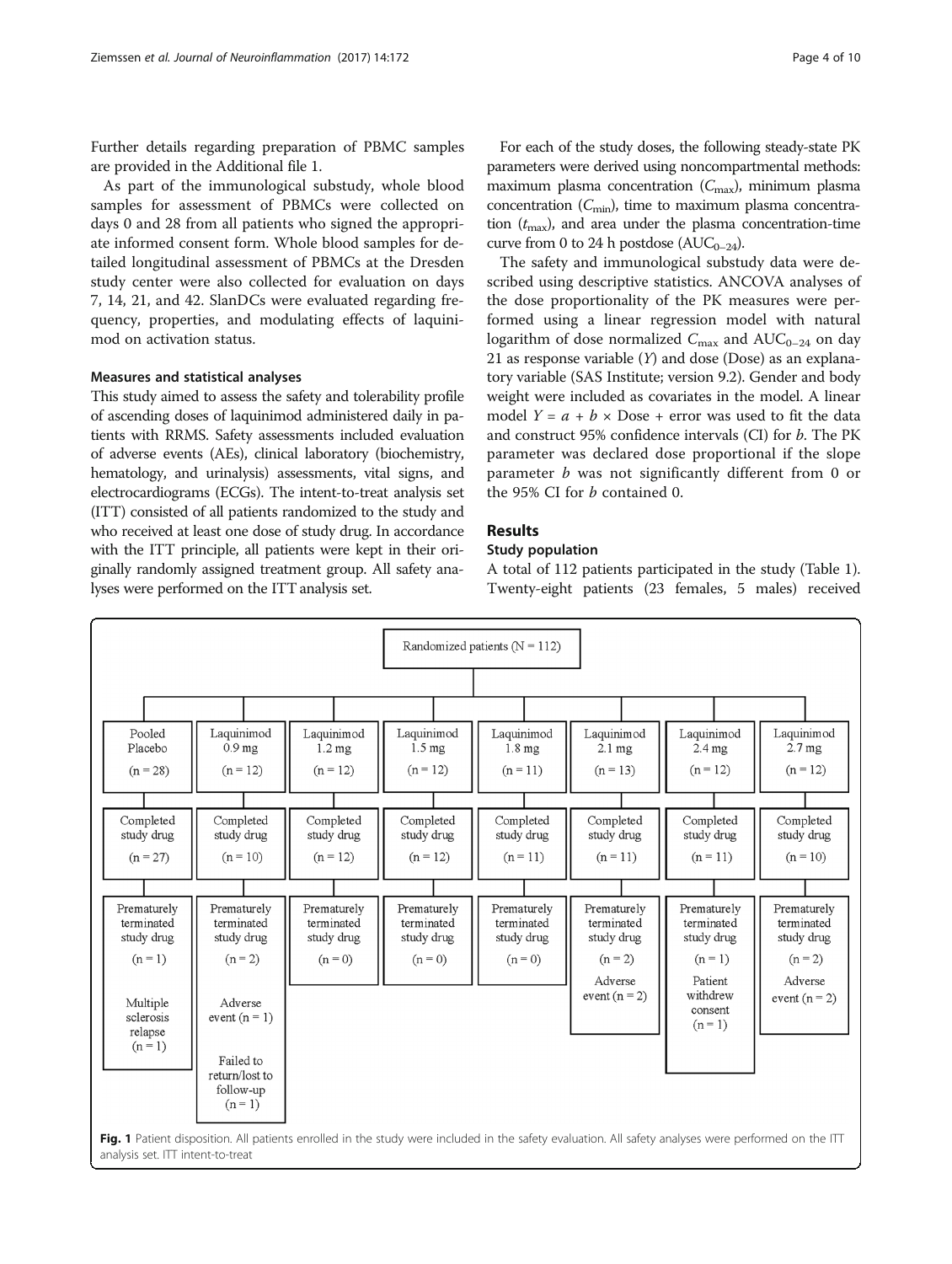placebo, and 84 patients (56 females, 28 males) received daily doses of laquinimod ranging between 0.9 and 2.7 mg (Fig. [1\)](#page-3-0). Seven patients on laquinimod and one patient on placebo terminated the study early; reasons for withdrawal in the laquinimod group included AE  $(n = 5)$ , patient withdrawal of consent  $(n = 1)$ , and lost to follow-up  $(n = 1)$  and in the placebo group MS relapse  $(n = 1)$ . All patients enrolled in the study were included in the safety evaluation.

# Safety and tolerability

No deaths occurred during the study. One laquinimod 0.9 mg-treated patient had a serious adverse event (SAE) of perichondritis considered unrelated to study drug. In addition, one patient in the placebo group for laquinimod 1.8 mg had two SAEs of fall and skin laceration. Although there was no overall increased incidence of AEs with increased dose, several AEs occurred more frequently in the higher dose groups than in the other dose groups without a clear dose response (Table 2). The most commonly reported AE in the laquinimod groups was headache, exhibiting no clear dose response (Table 2). There was a single AE of tension headache in the 2.7 mg group considered severe.

Five laquinimod-treated patients terminated early due to AEs. One patient in the 0.9 mg group terminated early due to an AE of mild headache and one patient in

the laquinimod 2.1 mg group terminated due to asthenia, upper abdominal pain, and chest pain, an ECG performed 2 days later was normal. A second patient in the laquinimod 2.1 mg group terminated due to self-reported "hypersensitivity" with related chest discomfort. At the time of early termination, no allergic reaction could be determined, ECG was normal and fibrinogen level increased to 4.88 g/L (normal range 1.5–4.3 g/L, level at baseline was 4.11 g/L). At a follow-up visit 2 weeks after termination, ECG showed mild tachycardia and fibrinogen level normalized (3.68 g/L). Two patients in the laquinimod 2.7 mg group terminated the study early due to AEs. The first patient terminated due to vomiting, nausea, and tension headache. The second patient was terminated due to lab abnormalities (C-reactive protein (CRP) increased, blood fibrinogen increased). One patient in the placebo group for the 2.4 mg dose terminated the study early due to an MS relapse. No dose response detected in the incidence of AEs leading to ET and no specific AE identified as a common cause for ET across cohorts.

Overall, most patients had within normal range values for all laboratory parameters assessed throughout the study. No clear dose response observed for central trends or post-baseline shifts for any laboratory parameter. During the study, no patient had an abnormal ECG reading considered clinically significant by the investigator; a complete distribution of the investigator's ECG

Table 2 Adverse events

Common AEs: AEs reported by at least two patients in any of the laquinimod dose groups and with an incidence higher than the pooled placebo

| MS-LAQ-101 % of patients<br>Preferred term | Pooled placebo<br>$(n = 28)$ | Laquinimod<br>0.9 <sub>mg</sub><br>$(n = 12)$ | Laquinimod<br>$1.2 \text{ mg}$<br>$(n = 12)$ | Laquinimod<br>$1.5 \text{ mg}$<br>$(n = 12)$ | Laquinimod<br>1.8 <sub>mg</sub><br>$(n = 11)$ | Laquinimod<br>$2.1 \text{ mg}$<br>$(n = 13)$ | Laquinimod<br>$2.4 \text{ mg}$<br>$(n = 12)$ | Laquinimoc<br>2.7 <sub>mg</sub><br>$(n = 12)$ |
|--------------------------------------------|------------------------------|-----------------------------------------------|----------------------------------------------|----------------------------------------------|-----------------------------------------------|----------------------------------------------|----------------------------------------------|-----------------------------------------------|
| All                                        | 96.4                         | 75                                            | 100                                          | 83.3                                         | 90.9                                          | 92.3                                         | 100                                          | 100                                           |
| Headache                                   | 32.1                         | 50                                            | 66.7                                         | 41.7                                         | 18.2                                          | 38.5                                         | 91.7                                         | 41.7                                          |
| C-reactive protein increased               | 7.1                          | 16.7                                          | 16.7                                         | 8.3                                          | $\mathbf{0}$                                  | 7.7                                          | 8.3                                          | 33.3                                          |
| Vomiting                                   | $\Omega$                     | $\circ$                                       | $\circ$                                      | 8.3                                          | $\mathbf{0}$                                  | 7.7                                          | 0                                            | 33.3                                          |
| Abdominal pain upper                       | 10.7                         | $\mathbf 0$                                   | 16.7                                         | 8.3                                          | 9.1                                           | 7.7                                          | 33.3                                         | 25                                            |
| Back pain                                  | $\circ$                      | 16.7                                          | $\mathbf 0$                                  | 16.7                                         | 0                                             | 7.7                                          | 25                                           | 25                                            |
| Blood fibrinogen increased                 | $\circ$                      | $\circ$                                       | 16.7                                         | 0                                            | $\Omega$                                      | 7.7                                          | 0                                            | 25                                            |
| Myalgia                                    | $\mathbf{0}$                 | $\circ$                                       | $\mathbf{0}$                                 | $\mathsf{O}\xspace$                          | 9.1                                           | $\circ$                                      | 8.3                                          | 25                                            |
| Nausea                                     | 7.1                          | 8.3                                           | $\mathbf{0}$                                 | 8.3                                          | $\circ$                                       | 7.7                                          | 25                                           | 25                                            |
| Tension headache                           | $\Omega$                     | $\Omega$                                      | $\circ$                                      | $\circ$                                      | $\Omega$                                      | $\Omega$                                     | 0                                            | 25                                            |
| Diarrhea                                   | 7.1                          | 8.3                                           | 8.3                                          | 8.3                                          | 9.1                                           | 15.4                                         | 8.3                                          | 16.7                                          |
| Insomnia                                   | $\Omega$                     | $\Omega$                                      | $\Omega$                                     | $\circ$                                      | $\mathbf{0}$                                  | 0                                            | 8.3                                          | 16.7                                          |
| Blood creatine Phosphokinase<br>increased  | 14.3                         | $\circ$                                       | 8.3                                          | 8.3                                          | 18.2                                          | $\circ$                                      | $\overline{0}$                               | 8.3                                           |
| Nasopharyngitis                            | 10.7                         | 16.7                                          | 33.3                                         | 8.3                                          | $\mathbf 0$                                   | 38.5                                         | 8.3                                          | 8.3                                           |
| Oropharyngeal pain                         | $\mathbf{0}$                 | 0                                             | $\circ$                                      | $\circ$                                      | 18.2                                          | 0                                            | $\circ$                                      | 8.3                                           |
| Pain in extremity                          | $\circ$                      | 8.3                                           | 8.3                                          | $\mathbf 0$                                  | 18.2                                          | 0                                            | $\overline{0}$                               | 8.3                                           |
| Dizziness                                  | 10.7                         | 0                                             | 8.3                                          | $\mathbf 0$                                  | 9.1                                           | 0                                            | 25                                           | $\mathbf 0$                                   |
| Contusion                                  | $\mathbf{0}$                 | $\circ$                                       | $\mathbf{0}$                                 | $\mathbf 0$                                  | 0                                             | 7.7                                          | 16.7                                         | $\mathbf{0}$                                  |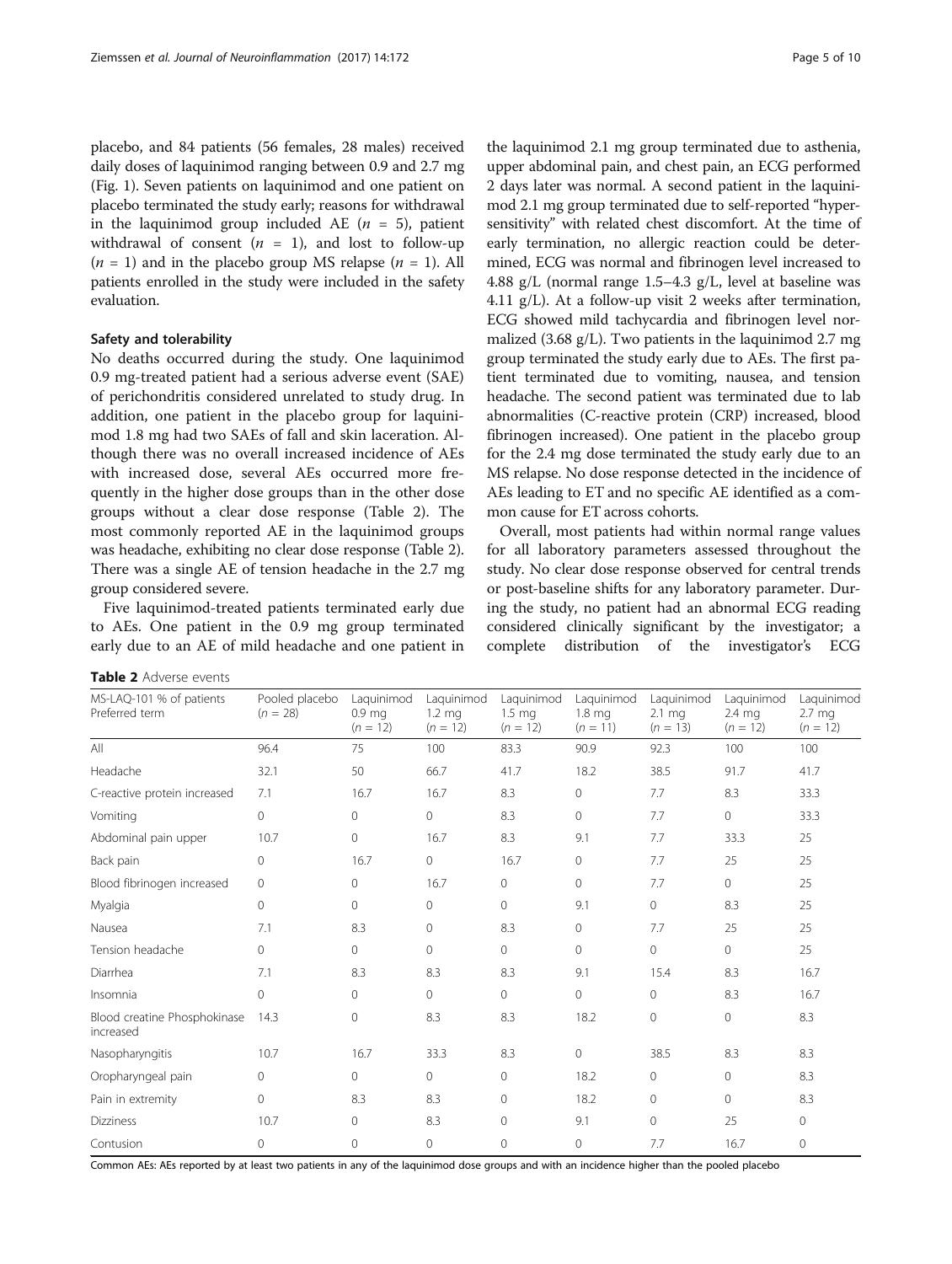| Dose (mg) | n  | $t_{\rm max}^{\rm a}$ (h) | $C_{\text{max}}$ (ng/mL) | $C_{\text{min}}$ (ng/mL) | $AUC_{0-24}$ (ng h/mL)  | Dose -normalized  |                        |  |
|-----------|----|---------------------------|--------------------------|--------------------------|-------------------------|-------------------|------------------------|--|
|           |    |                           |                          |                          |                         | $C_{\rm max}$     | $\mathsf{AUC}_{0-24h}$ |  |
| 0.9       | 10 | $0.99(0.25 - 2.00)$       | $639.6 \pm 114.9$        | $469.5 \pm 103.4$        | $12,245.8 \pm 2075.4$   | $710.6 \pm 127.6$ | $13,606.5 \pm 2306.0$  |  |
| 1.2       | 12 | $0.75(0.25 - 4.00)$       | $779.2 + 115.7$          | $565.7 + 121.0$          | $15.075.2 \pm 2757.6$   | $649.4 + 96.4$    | $12.562.7 \pm 2298.0$  |  |
| 1.5       | 12 | $1.00(0.50 - 24.00)$      | $1207.8 + 210.8$         | $904.0 \pm 189.5$        | $22.974.0 \pm 3756.6$   | $805.2 + 140.6$   | $15.316.0 \pm 2504.4$  |  |
| 1.8       |    | $0.50(0.25 - 3.00)$       | $1449.4 + 325.4$         | $1076.7 + 274.3$         | $28.042.7 \pm 6495.5$   | $805.2 + 180.8$   | $15.579.3 \pm 3608.6$  |  |
| 2.1       |    | $2.00(0.50 - 6.00)$       | $1712.1 + 385.8$         | $1310.5 + 356.0$         | $33.741.2 \pm 8133.4$   | $815.3 \pm 183.7$ | $16.067.2 \pm 3873.1$  |  |
| 2.4       | 10 | $0.50(0.50 - 2.00)$       | $1892.3 + 526.3$         | $1389.3 \pm 512.9$       | $35,470.0 \pm 11,100.2$ | $788.5 + 219.3$   | $14,779.2 \pm 4625.1$  |  |
| 2.7       | 10 | $1.00(0.5 - 2.00)$        | $1826.2 \pm 313.4$       | $1364.5 \pm 186.7$       | $35.274.5 \pm 5973.0$   | $676.4 \pm 116.1$ | 13.064.6 ± 2212.2      |  |

<span id="page-5-0"></span>Table 3 Pharmacokinetic parameters (mean  $\pm$  SD) of laquinimod in MS patients following repeated daily administration for 21 days

 $AUC_{0-24}$  area under the plasma concentration-time curve from 0 to 24 h postdose,  $C_{max}$  maximum plasma concentration,  $C_{min}$  minimum plasma concentration,  $t_{max}$  time to maximum plasma concentration

<sup>a</sup>Median (range) is provided for  $t_{\text{max}}$ 



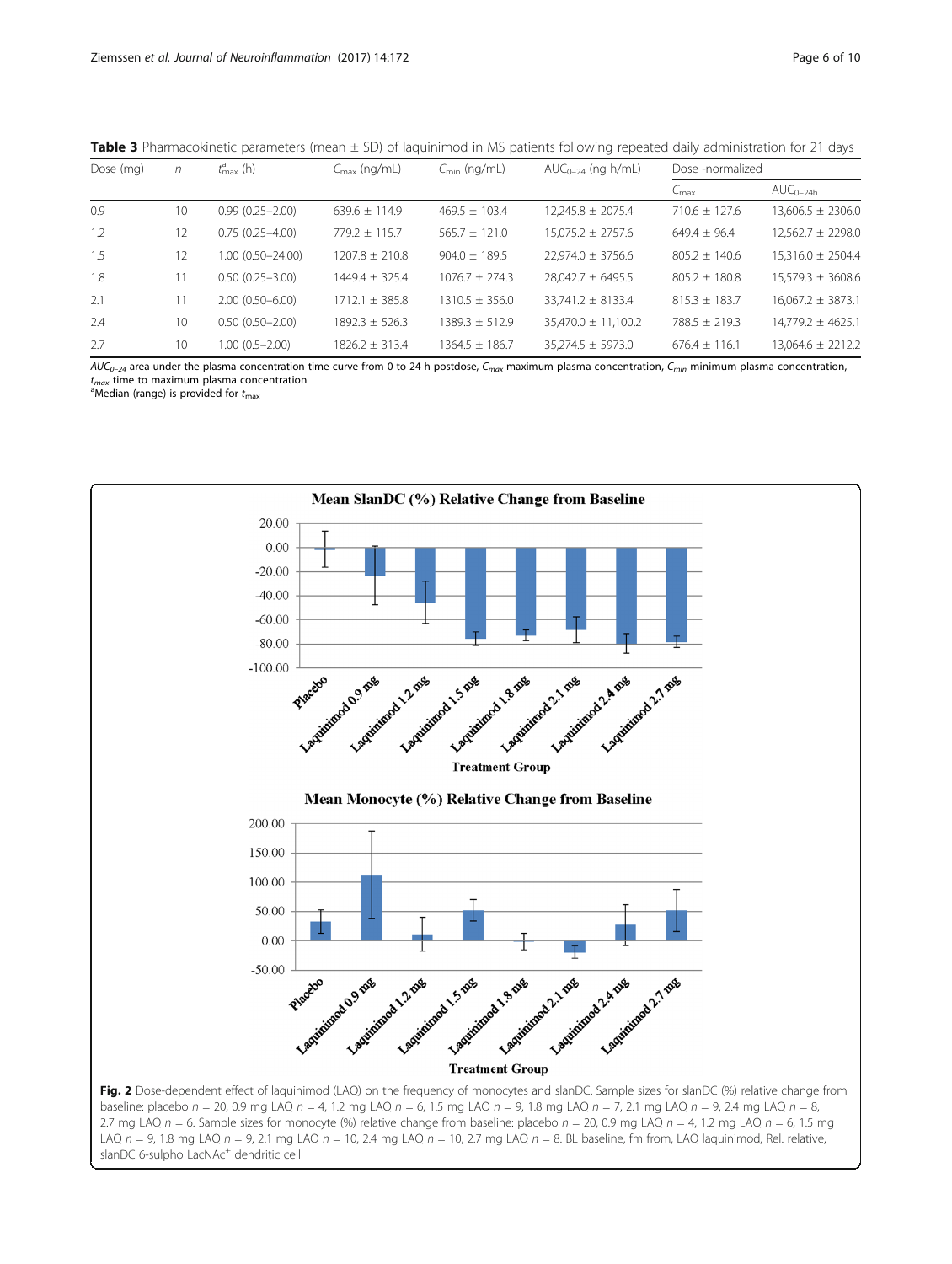<span id="page-6-0"></span>interpretation per treatment group at each study visit is shown in Additional file [1:](#page-7-0) Table S1. With the limitations of small sample size, no clear dose responses were observed in the changes of mean group levels over time in any of the biochemical parameters (Additional file [1](#page-7-0): Table S2). Laquinimod-treated groups had a higher incidence of post-baseline shifts to abnormally high CRP levels (most were not potentially clinically significant (PCS)) and to abnormally high fibrinogen levels (none were PCS). Laquinimod-treated groups also had a higher incidence of post-baseline shifts to abnormally high AST, ALT, and gamma glutamyl transferase (most non-PCS).

No specific trend of change from baseline over time seen for any hematological parameter in any of the groups (Additional file [1](#page-7-0): Table S3). The only post-baseline shift to PCS values, detected with a higher incidence in the laquinimod arms than in the pooled placebo, was a change from high/non-PCS to low PCS hemoglobin, observed for 1 patient each at the 2.1 and 2.4 mg doses but not at the 2.7 mg dose.

No specific trend of change from baseline over time detected in any of the vital signs parameters. No dose response in the incidence of post-baseline shifts of vital signs and no patient had an abnormal ECG reading considered clinically significant by the investigator.

# Pharmacokinetics

The PK population comprised 81 patients with 10 to 12 patients per dose group. After oral administration of laquinimod, plasma concentrations reached maximum levels in the majority of patients within 2 h after dosing. Plasma concentrations declined slightly over the 24-h dosing interval, a reflection of the long terminal half-life

of laquinimod (approximately 80 h). The plasma concentrations generally increased with dose (Additional file [1](#page-7-0): Figure S2), and thus PK parameters,  $C_{\text{max}}$  and AUC<sub>0–24</sub>, generally increased with dose (Table [3](#page-5-0)). Dose-normalized  $C_{\text{max}}$  and AUC<sub>0–24</sub> values were comparable across all dosing groups (Additional file [1:](#page-7-0) Figure S3). The systemic exposure of laquinimod was dose proportional in the 0.9 to 2.7 mg range, as slope parameters for the linear regression model were not significantly different from 0 and 95% CIs for dose-normalized  $C_{\text{max}}$  and  $\text{AUC}_{0-24}$  included 0 (C<sub>max</sub>, 95% CI –0.056, 0.113;  $p = 0.5096$  and AUC<sub>0–24</sub>, 95% CI −0.068, 0.113; *p* = 0.6278).

Predose plasma concentrations measured throughout the study increased with increasing doses and seemed to be comparable for days 14, 21, 22, and 28 across all dose groups, suggesting steady state was attained after approximately 14 days of daily dosing, consistent with the elimination half-life of laquinimod. Laquinimod was rapidly absorbed after oral administration and eliminated slowly from the circulation as suggested by the small differences between  $C_{\text{max}}$  and  $C_{\text{min}}$ .

# Immunological substudy

A dose-dependent, in vivo effect of laquinimod on the innate immune system was demonstrated. While monocyte frequency was not affected, dose-dependent decreases in slanDC frequency were observed in the laquinimod group, but not in the placebo group. A saturation effect was found at a laquinimod dose of 1.5 mg; a further increase of laquinimod dose did not result in additional decreases in slanDC frequency in peripheral blood (Fig. [2\)](#page-5-0).

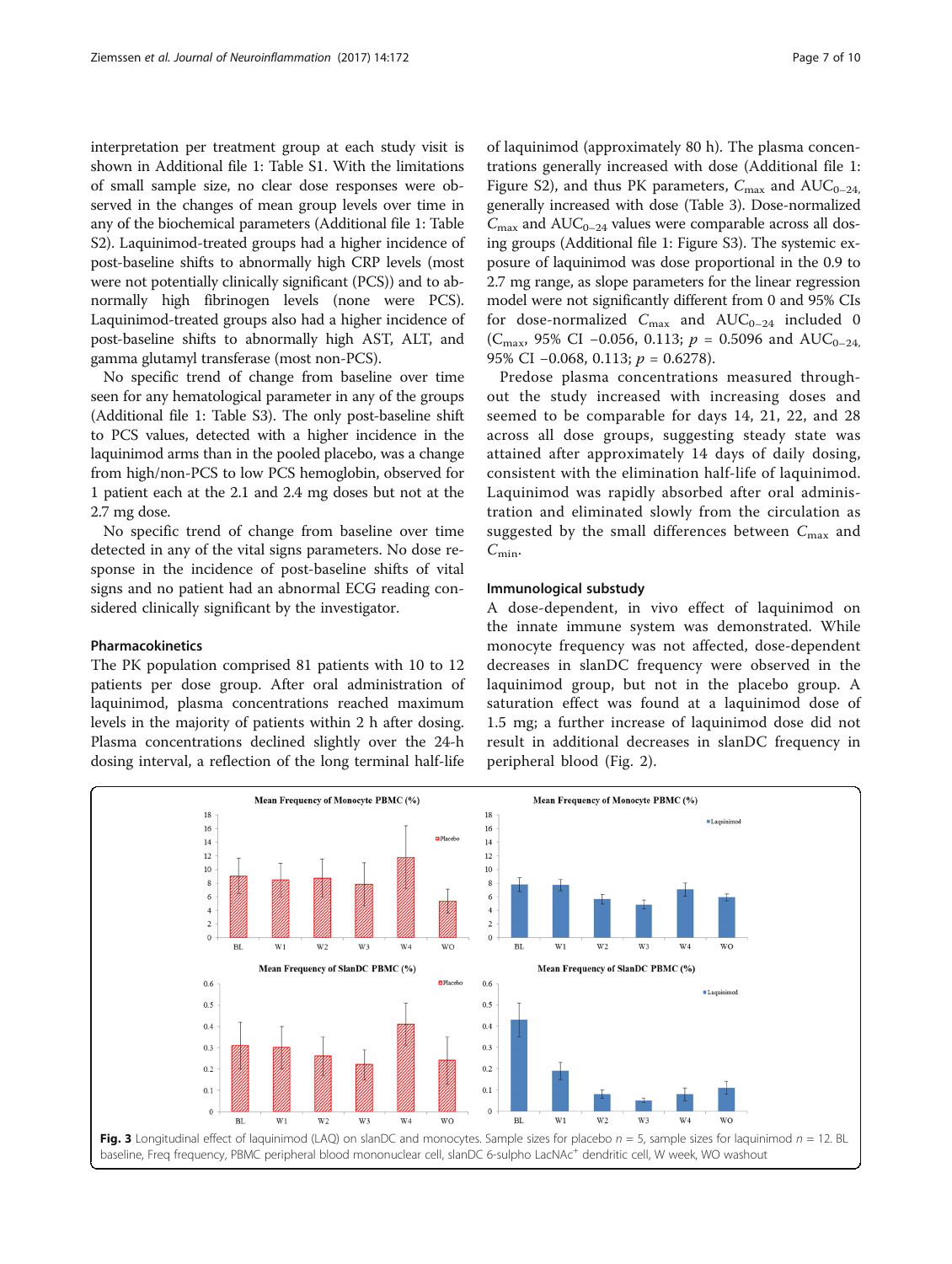|                                                       | Placebo |        |         | Laquinimod |         |         |
|-------------------------------------------------------|---------|--------|---------|------------|---------|---------|
| Parameter                                             |         | Mean   | Std Frr |            | Mean    | Std Frr |
| SlanDC CD83-culture LPS (%) difference from baseline  | 13      | $-2.3$ | 5.6     | 31         | $-18.8$ | 4.2     |
| SlanDC CD83-culture R848 (%) difference from baseline | 13      | $-5.5$ | 6.4     | 31         | $-16.5$ | 3.2     |
| SlanDC TNF-culture LPS (%) difference from baseline   | 15      | $-3.0$ | 3.2     | 37         | $-9.4$  | 2.5     |
| SlanDC TNF-culture R848 (%) difference from baseline  | 15      | $-2.3$ | 3.1     | 37         | $-89$   | 2.3     |

<span id="page-7-0"></span>Table 4 Modulating effects of laquinimod on activation status of slanDC

LPS lipopolysaccharide, slanDC 6-sulpho LacNAc + dendritic cell, Std Err standard error, TNF tumor necrosis factor

This decrease in slanDC frequency occurred very early within the first week of laquinimod treatment and reached maximum depletion after 2 weeks. Following cessation of laquinimod treatment on day 28, slanDC depletion showed a trend of recovery (Fig. [3\)](#page-6-0) in day 42 (washout) samples. When compared to placebo, the proinflammatory capacity of slanDCs for CD83 expression and TNF-α production after in vitro stimulation with LPS or R848 decreased with laquinimod therapy (Table 4). The decrease from baseline in CD83 expression in slanDCs culture after LPS stimulation was −2.34 and −18.79%, and after R848 stimulation −5.55 and −16.52% for placebo and laquinimod groups, respectively. The decrease from baseline in TNF expression after LPS stimulation was −2.99 and −9.38%, and after R848 stimulation, −2.75 and −8.92% for placebo and laquinimod groups, respectively.

# Discussion

In this 4-week dose-escalating study of laquinimod for doses ranging from .9 to 2.7 mg, no data suggestive of a dose-dependent safety signal were identified. The overall incidence of AEs was comparable between the laquinimod and placebo groups; however, several AEs occurred more frequently in the higher laquinimod doses than in the other groups without a clear dose response. The AE reported as common in all laquinimod groups was headache, exhibiting no clear dose response or typical pattern. Although the shifts were not considered potentially clinically significant (PCS), the laquinimod-treated groups had a higher incidence of post-baseline shifts in some biochemical and hematological parameters (CRP, fibrinogen, AST, ALT, gamma glutamyl transferase, and hemoglobin). No safety signals detected in urinalysis, vital signs, or ECG parameters. The exposure of laquinimod was dose proportional and linear in the dose range of 0.9 to 2.7 mg. Laquinimod was rapidly absorbed after oral administration and steady state attained within approximately 14 days of dosing.

SlanDC seem to serve as an immunological marker regarding dose effects [\[23](#page-9-0)]. In the immunological substudy, dose-dependent decreases in slanDC frequency were observed in the laquinimod group but not in the placebo group. The relationship between the reduction in SlanDC and AhR activation by laquinimod is unknown.

Monocyte frequency was not affected. This decrease in slanDC frequency occurred very early during the first week of laquinimod treatment. A saturation effect was found at a laquinimod dose of 1.5 mg such that a further increase of laquinimod dose did not result in additional decreases in slanDC frequency in peripheral blood. Moreover, the decrease in CD83 and TNF expression by the slanDCs following laquinimod treatment suggests a possible mechanism by which laquinimod may exert an antiinflammatory effect. These results are consistent with previous work by Jolivel et al. [\[22\]](#page-9-0) showing laquinimod's modulation of human dendritic cells in in vitro and in vivo preparations. Other MS treatments such as glatiramer acetate [[28](#page-9-0), [29\]](#page-9-0), fingolimod [[30](#page-9-0), [31\]](#page-9-0), and fumarate [[32](#page-9-0)] have reported modulation of monocyte and dendritic cells as potential mechanisms for reducing multiple sclerosis pathology.

# Conclusion

Overall, in this study, laquinimod doses up to 2.7 mg were safely administered to patients with RRMS and a significant dose-dependent in vivo effect of laquinimod on the innate immune system was demonstrated.

# Additional file

[Additional file 1: Figure S1.](dx.doi.org/10.1186/s12974-017-0945-z) Study MS-LAQ-101 flow chart. Figure S2. Average plasma concentrations of laquinimod on Day 21 after repeated daily administration. Figure S3. Exposure-dose plots of laquinimod after multiple dose administration. **Table S1.** Distribution of study drug termination reasons. Table S2. Biochemistry shift analysis to abnormal levels. Table S3. Hematology shift analysis. (DOCX 276 kb)

#### Abbreviations

AEs: Adverse events; AhR: Aryl hydrocarbon receptor; ALT: Alanine transaminase; AST: Aspartate transaminase; CNS: Central nervous system; CRP: C-reactive protein; DLT: Dose-limiting toxicity; ECGs: Electrocardiograms; ITT: Intent-to-treat analysis set; PBMC: Peripheral blood mononuclear cell; PCS: Potentially clinically significant; PK: Pharmacokinetic; RRMS: Relapsing-remitting multiple sclerosis; SAE: Serious adverse event; SC: Steering committee; SlanDCs: 6-sulpho LacNAc+ dendritic cells; TNF-α: Tumor necrosis factor-α

#### Acknowledgements

The authors would like to thank all the patients who were involved in the MS-LAQ-101 study and the Principal Investigators, including Professor Christoph Heesen and Dr. Martin Marziniak; Tali Gorfine PhD and Yossi Gilgun-Sherki PhD formerly of Teva Pharmaceutical Industries Ltd. for involvement with the clinical trial; Pippa Loupe PhD (Global Research and Development Teva Pharmaceutical Industries Ltd. Overland Park KS, USA) and Laura Sheehan and Emma Coombes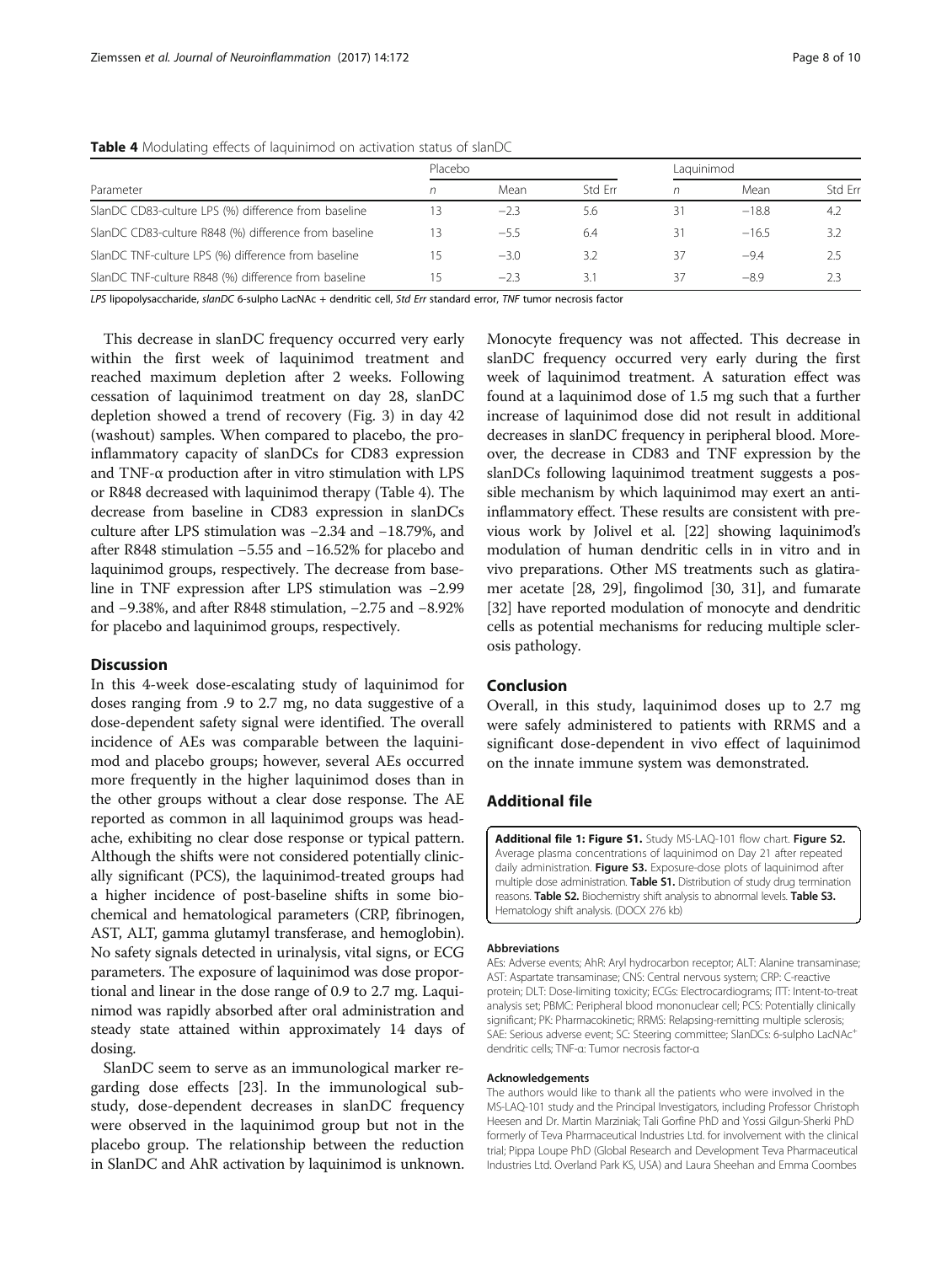<span id="page-8-0"></span>of Quanticate UK Ltd. and Teva Branded Pharmaceutical Products R&D, Inc. for providing writing support based on input from authors.

#### Funding

The study was funded by Teva Pharmaceutical Industries Ltd. Teva Pharmaceutical Industries Ltd. was involved in the design of the study and provided logistical support during study conduct. Safety and PK data analysis was performed by Teva Pharmaceutical Industries Ltd. and PharmaPolaris International. Analysis of immunological substudy data was performed by Teva Pharmaceutical Industries Ltd. and the University Clinic Carl Gustav Carus Dresden.

## Availability of data and materials

The datasets generated and/or analyzed during the current study are not available on any public websites but are available from the sponsor of the study, Teva Pharmaceutical Industries, on reasonable request.

## Authors' contributions

Authors TZ, HT, TS, KT, FP, NR, and LH provided the study concept and design, including the immunological substudy, analysis, and interpretation of data, wrote and provided critical revision of the manuscript for important intellectual content. Authors TZ, KT, and TS performed the immunological substudy. Author OB-I provided the study concept and design, conducted the statistical analyses for the study, and provided critical revisions of the manuscript for important intellectual content. Authors ES, OS, ES, and DM provided the study concept and design, study conduct, analysis and interpretation of safety and pharmacokinetic data, and provided critical revision of the manuscript for important intellectual content. All authors read and approved the final manuscript.

## Authors' information

Not applicable.

#### Ethics approval and consent to participate

The study was conducted in accordance with the Declaration of Helsinki, the protocol was approved by the Independent Ethics Committee at each study site (Ethikkommission der Universität Ulm), and written informed consent was obtained from each patient as a condition of entry.

#### Consent for publication

Not applicable.

#### Competing interests

T.Z. received grants from Novartis during the conduct of the study; grants and personal fees from Bayer HealthCare, Biogen Idec, Teva Pharmaceutical Industries Ltd., Genzyme and Novartis outside the submitted work; and personal fees from Merck Serono, Almirall, GlaxoSmithKline and Roche outside the submitted work. H.T. serves on a scientific advisory board as a consultant for, and/or received funding for research projects and travel from Bayer Healthcare, Biogen Idec, Genzyme Virotec, Merck Serono, Novartis, Roche, Teva Pharmaceutical Industries Ltd., and Siemens Health Diagnostics. F.P. received research support and personal compensation for activities with Alexion, Bayer, Biogen Idec, Teva Pharmaceutical Industries Ltd., Merck Serono, Novartis, Sanofi-Aventis/Genzyme, MedImmune and Shire and is a member of the SCs for the OCTIMS study (Novartis) and the MedImmune 551 study. K.T. received personal compensation fees from Novartis and Biogen Idec for oral presentations outside the submitted work. E.S. received consultant fees from Teva Pharmaceutical Industries Ltd. O.S., E.S., O.B., D. M., and L.H. are or were employees of Teva Pharmaceutical Industries Ltd. at the time the study was conducted. T. Sehr and N. Richter have nothing to declare.

# Publisher's Note

Springer Nature remains neutral with regard to jurisdictional claims in published maps and institutional affiliations.

## Author details

<sup>1</sup>Department of Neurology, MS Center Dresden, Center of Clinical Neuroscience, University Clinic Carl Gustav Carus Dresden, Dresden, Germany. <sup>2</sup>Multiple Sclerosis Unit, Department of Neurology, University of Ulm, Ulm, Germany. <sup>3</sup>Fachklinik für Neurologie Dietenbronn, Schwendi, Germany. <sup>4</sup>NeuroCure Clinical Research Center and Clinical and Experimental Multiple Sclerosis Research Center, Department of Neurology, Charité

University Medicine, Berlin, Germany. <sup>5</sup> Experimental and Clinical Research Center, Max Delbrueck Center for Molecular Medicine and Charité University Medicine Berlin, Berlin, Germany. <sup>6</sup>Neurologische Gemeinschaftspraxis Düsseldorf, Germany. <sup>7</sup> PharmaPolaris International, Davis, CA, USA. <sup>8</sup> Teva Pharmaceutical Industries, Netanya, Israel. <sup>9</sup>Galmed Pharmaceuticals, Tel Aviv, Israel.

#### Received: 2 June 2017 Accepted: 16 August 2017 Published online: 31 August 2017

#### References

- 1. Jonsson S, Andersson G, Fex T, et al. Synthesis and biological evaluation of new 1,2-dihydro-4-hydroxy-2-oxo-3 quinolinecarboxamides for treatment of autoimmune disorders: structure–activity relationship. J Med Chem. 2004;47:2075–88.
- 2. Comi G, Jeffery D, Kappos L, Montalban X, Boyko A, Rocca M, Filippi M, for the ALLEGRO Study Group. Placebo-controlled trial of oral laquinimod for multiple sclerosis. N Engl J Med. 2012;366:1000–9.
- 3. Vollmer TL, Sorensen PS, Selmaj K, Zipp F, Havrdova E, Cohen JA, Sasson N, Gilgun-Sherki Y, Arnold DL, for the BRAVO Study Group. A randomized placebo-controlled phase III trial of oral laquinimod for multiple sclerosis. J Neurol. 2014;261:773–83.
- 4. Teva and Active Biotech Announce Concerto trial of laquinimod in RRMS did not meet primary endpoint. [http://www.tevapharm.com/news/teva\\_](http://www.tevapharm.com/news/teva_and_active_biotech_announce_concerto_trial_of_laquinimod_in_rrms_did_not_meet_primary_endpoint_05_17.aspx) [and\\_active\\_biotech\\_announce\\_concerto\\_trial\\_of\\_laquinimod\\_in\\_rrms\\_did\\_](http://www.tevapharm.com/news/teva_and_active_biotech_announce_concerto_trial_of_laquinimod_in_rrms_did_not_meet_primary_endpoint_05_17.aspx) [not\\_meet\\_primary\\_endpoint\\_05\\_17.aspx](http://www.tevapharm.com/news/teva_and_active_biotech_announce_concerto_trial_of_laquinimod_in_rrms_did_not_meet_primary_endpoint_05_17.aspx). Accessed 21 Aug 2017.
- 5. A phase 2 clinical study in subjects with primary progressive multiple sclerosis to assess the efficacy, safety and tolerability of two oral doses of laquinimod either of 0.6 mg/day or 1.5 mg/day (experimental drug) as compared to placebo. Registered on Clinical [trials.gov](http://trials.gov) . [https://clinicaltrials.](https://clinicaltrials.gov/ct2/show/NCT02284568) [gov/ct2/show/NCT02284568.](https://clinicaltrials.gov/ct2/show/NCT02284568) Accessed 21 Aug 2017.
- 6. A clinical study in subjects with huntington's disease to assess the efficacy and safety of three oral doses of laquinimod (LEGATO-HD). [https://](https://clinicaltrials.gov/ct2/show/NCT02215616) [clinicaltrials.gov/ct2/show/NCT02215616](https://clinicaltrials.gov/ct2/show/NCT02215616). Accessed 21 Aug 2017.
- 7. Brunmark C, Runström A, Ohlsson L, Sparre B, Brodin T, Astrom M, Hedlund G. The new orally active immunoregulator laquinimod (ABR-215062) effectively inhibits development and relapses of experimental allergic encephalomyelitis. J Neuroimmunol. 2002;130:163–72.
- 8. Brück W, Wegner C. Insight into the mechanism of laquinimod action. J Neurol Sci. 2011;306:173–9.
- 9. Varrin-Doyer M, Pekarek KL, Spencer CM, Bernard CCA, Sobel RA, Cree B, Schulze-Topphoff U, Zamvil S. Treatment of spontaneous EAE by laquinimod reduces Tfh, B cell aggregates, and disease progression. Neurol Neuroimmunol Neuroinflamm. 2016;21:e272.
- 10. Zou LP, Abbas N, Volkmann I, Nennesmo I, Levi M, Wahren B, Winblad B, Hedlund G, Zhu J. Suppression of experimental autoimmune neuritis by ABR-215062 is associated with altered Th1/Th2 balance and inhibited migration of inflammatory cells into the peripheral nerve tissue. Neuropharmacology. 2002;42:731–9.
- 11. Yang JS, Xu LY, Xiao BG, Hedlund G, Link H. Laquinimod (ABR-215062) suppresses the development of experimental autoimmune encephalomyelitis, modulates the Th1/Th2 balance and induces the Th3 cytokine TGF-beta in Lewis rats. J Neuroimmunol. 2004;156:3–9.
- 12. Wegner C, Stadelmann C, Pförtner R, Raymond E, Feigelson S, Alon R, Timan B, Hayardeny L, Bruck W. Laquinimod interferes with migratory capacity of T cells and reduces IL-17 levels, inflammatory demyelination and acute axonal damage in mice with experimental autoimmune encephalomyelitis. J Neuroimmunol. 2010;227:133–43.
- 13. Moore S, Khalaj AJ, Yoon J, Patel R, Hannsun G, Yoo T, Sasidhar M, Martinez-Torres L, Hayardeny L, Tiwari-Woodruff SK. Therapeutic laquinimod treatment decreases inflammation, initiates axon remyelination, and improves motor deficit in a mouse model of multiple sclerosis. Brain Behav. 2013;3:664–82.
- 14. Schulze-Topphoff U, Shetty A, Varrin-Doyer M, Molnarfi N, Sagan SA, Sobel RA, Nelson PA, Zamvil SS. Laquinimod, a quinoline-3-carboxamide, induces type II myeloid cells that modulate central nervous system autoimmunity. PLoS ONE. 2012;7:e33797. [https://doi.org/10.1371/journal.pone.0033797](http://dx.doi.org/10.1371/journal.pone.0033797).
- 15. Dörr J, Paul F. The transition from first-line to second-line therapy in multiple sclerosis. Curr Treat Options Neurol. 2015;17:354.
- 16. Torkildsen O, Brunborg LA, Myhr KM, Bo L. The cuprizone model for demyelination. Acta Neurol Scand Suppl. 2008;188:72–6.